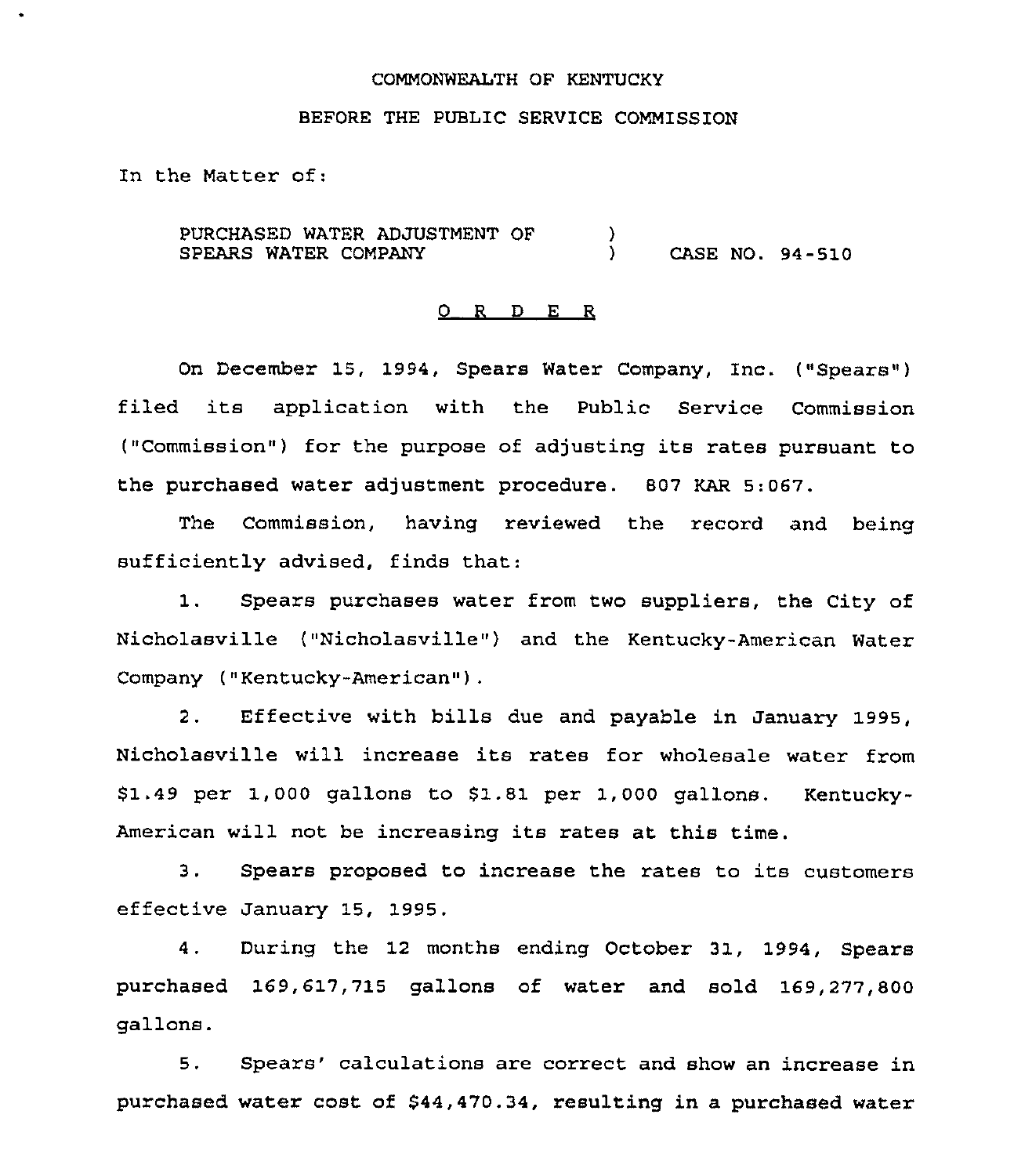adjustment of 26 cents per 1,000 gallons. Based on an average monthly usage of 5,000 gallons, the average bill of customers would increase  $$1.30$  from  $$20.75$  to  $$22.05$  or 6 percent.

6. The purchased water adjustment of 26 cents per 1,000 gallons and the rates in Appendix A, attached hereto and incorporated herein, are fair, just, and reasonable and should be approved.

IT IS THEREFORE ORDERED that:

1. The purchased water adjustment of <sup>26</sup> cents per 1,000 gallons and the rates in Appendix <sup>A</sup> are approved for services rendered on and after January 15, 1994.

2. Spears' proposed tariff is approved.

3. Within <sup>20</sup> days of the effective date of this Order, Spears shall file verification that the notice to its customers has been given.

Done at Frankfort, Kentucky, this 13th day of January, 1995.

PUBLIC SERVICE COMMISSIO Vace Chairman

Avida K Beadfatt Commissione

ATTEST:

Executive